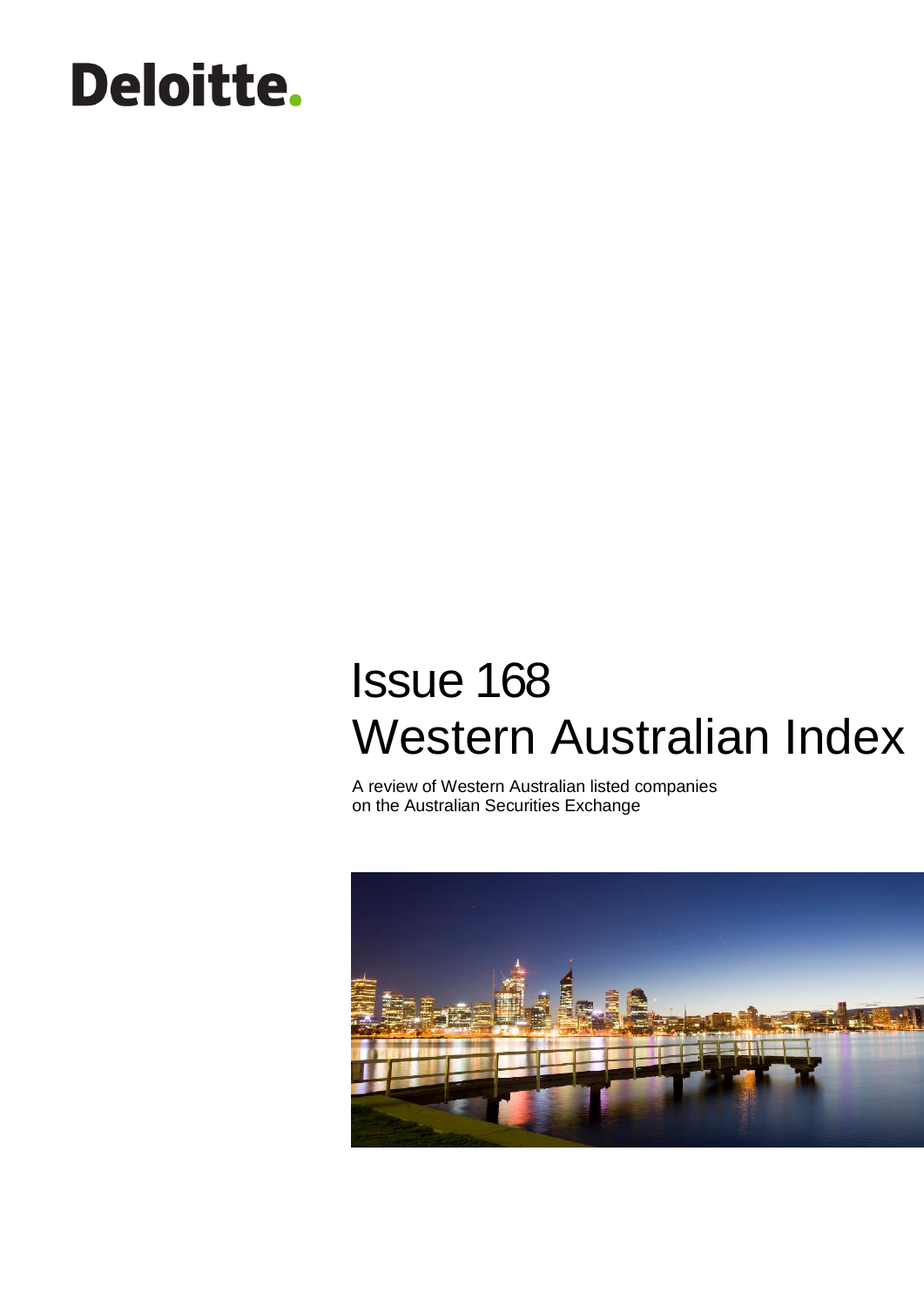## WA's top 100 listed companies

### **WA's Top 100 Listed Companies – at 31 August 2017:**

| <b>This</b><br><b>Month</b> | Last<br>Month  | <b>ASX</b>        | <b>Long Comp Name</b>                         | <b>Mkt Cap</b><br>31 August 17 | <b>Mkt Cap</b><br>31 July 17 | Last<br>Price<br>(mth) | <b>High</b><br>Price<br>(yr) | Low<br>Price<br>(yr) | <b>EPS</b><br>(PoAb) |
|-----------------------------|----------------|-------------------|-----------------------------------------------|--------------------------------|------------------------------|------------------------|------------------------------|----------------------|----------------------|
| $\mathbf{1}$                | $\mathbf{1}$   | <b>WES</b>        | <b>Wesfarmers Limited</b>                     | 48,324                         | 46,181                       | 42.62                  | 46.06                        | 39.52                | 2.55                 |
| $\mathbf{2}$                | $\overline{2}$ | <b>WPL</b>        | Woodside Petroleum Ltd.                       | 24,288                         | 24,574                       | 28.83                  | 33.97                        | 26.48                | 1.23                 |
| $\overline{\mathbf{3}}$     | 3              | <b>FMG</b>        | Fortescue Metals Group Limited                | 18,699                         | 17,850                       | 6.01                   | 7.27                         | 4.52                 | 0.67                 |
| 4                           | 4              | <b>S32</b>        | South32 Limited                               | 15,236                         | 15,184                       | 2.92                   | 3.09                         | 1.89                 | 0.23                 |
| 5                           | 5              | <b>ILU</b>        | Iluka Resources Ltd.                          | 3,965                          | 3,773                        | 9.47                   | 9.78                         | 5.32                 | (0.67)               |
| 6                           | 6              | <b>NST</b>        | Northern Star Resources Limited               | 3,143                          | 2,654                        | 5.21                   | 5.29                         | 2.97                 | 0.36                 |
| $\overline{\mathbf{z}}$     | $\overline{7}$ | <b>MIN</b>        | <b>Mineral Resources Ltd</b>                  | 2,770                          | 2,299                        | 14.83                  | 15.28                        | 9.15                 | 1.08                 |
| 8                           | 8              | RRL               | Regis Resources Limited                       | 2,083                          | 1,919                        | 4.15                   | 4.20                         | 2.32                 | 0.28                 |
| 9                           | 11             | <b>IGO</b>        | Independence Group NL                         | 1,977                          | 1,766                        | 3.37                   | 5.01                         | 2.84                 | 0.03                 |
| 10                          | 9              | <b>BWP</b>        | <b>BWP Trust</b>                              | 1,889                          | 1,863                        | 2.94                   | 3.29                         | 2.74                 | 0.35                 |
| 11                          | 10             | <b>NVT</b>        | Navitas Limited                               | 1,615                          | 1,781                        | 4.51                   | 5.39                         | 4.02                 | 0.22                 |
| 12                          | 12             | <b>MND</b>        | Monadelphous Group Limited                    | 1,431                          | 1,429                        | 15.25                  | 15.94                        | 7.66                 | 0.61                 |
| 13                          | 15             | SAR               | Saracen Mineral Holdings Limited              | 1,110                          | 1,090                        | 1.37                   | 1.55                         | 0.79                 | 0.04                 |
| 14                          | 13             | AHG               | AUTOMOTIVE HOLDINGS GROUP<br>LIMITED          | 1,061                          | 1,270                        | 3.20                   | 4.72                         | 2.91                 | 0.17                 |
| 15                          | 14             | <b>SWM</b>        | Seven West Media Limited                      | 1,048                          | 1,221                        | 0.70                   | 0.86                         | 0.64                 | (0.49)               |
| 16                          | 16             | <b>SFR</b>        | Sandfire Resources NL                         | 934                            | 914                          | 5.92                   | 6.99                         | 4.88                 | 0.49                 |
| 17                          | 17             | <b>RSG</b>        | <b>Resolute Mining Limited</b>                | 892                            | 789                          | 1.21                   | 2.35                         | 0.94                 | 0.19                 |
| 18                          | 18             | PRG               | Programmed Maintenance Services Ltd.          | 775                            | 767                          | 3.01                   | 3.06                         | 1.34                 | 0.05                 |
| 19                          | 19             | <b>GXY</b>        | <b>Galaxy Resources Limited</b>               | 756                            | 732                          | 1.90                   | 3.48                         | 1.43                 | 0.15                 |
| 20                          | 20             | <b>WSA</b>        | Western Areas Limited                         | 736                            | 646                          | 2.70                   | 3.44                         | 1.87                 | 0.07                 |
| 21                          | 27             | <b>LYC</b>        | Lynas Corporation Limited                     | 714                            | 504                          | 0.16                   | 0.17                         | 0.05                 | (0.01)               |
| 22                          | 22             | ASL               | Ausdrill Ltd.                                 | 669                            | 607                          | 2.14                   | 2.41                         | 1.11                 | 0.10                 |
| 23                          | 25             | <b>GOR</b>        | <b>Gold Road Resources Limited</b>            | 638                            | 563                          | 0.73                   | 0.75                         | 0.51                 | 0.28                 |
| 24                          | 23             | PPC               | Peet Limited                                  | 598                            | 583                          | 1.22                   | 1.25                         | 0.85                 | 0.09                 |
| 25                          | 21             | ASB               | Austal Ltd.                                   | 598                            | 631                          | 1.71                   | 2.02                         | 1.40                 | 0.04                 |
| 26                          | 26             | WGX               | <b>WESTGOLD RESOURCES LIMITED.</b>            | 577                            | 504                          | 1.80                   | 2.71                         | 1.40                 | $\omega$             |
| 27                          | 24             | <b>PLS</b>        | Pilbara Minerals Limited                      | 553                            | 572                          | 0.36                   | 0.60                         | 0.31                 | (0.02)               |
| 28                          | 28             | <b>MLX</b>        | Metals X Limited                              | 521                            | 497                          | 0.86                   | 1.63                         | 0.52                 | 0.23                 |
| 29                          | 29             | <b>MGX</b>        | Mount Gibson Iron Limited                     | 504                            | 488                          | 0.46                   | 0.58                         | 0.27                 | 0.02                 |
| 30                          | 31             | <b>DCN</b>        | Dacian Gold Limited                           | 452                            | 396                          | 2.23                   | 3.95                         | 1.50                 | (0.23)               |
| 31                          | 32             | <b>MLD</b>        | <b>MACA Limited</b>                           | 449                            | 394                          | 1.92                   | 1.95                         | 1.44                 | 0.14                 |
| 32                          | 30             | <b>TOX</b>        | Tox Free Solutions Ltd.                       | 440                            | 464                          | 2.27                   | 2.79                         | 2.14                 | 0.07                 |
| 33                          | 33             | <b>CWP</b>        | Cedar Woods Properties Ltd.                   | 433                            | 387                          | 5.49                   | 5.88                         | 4.37                 | 0.58                 |
| 34                          | 34             | EHL               | <b>Emeco Holdings Limited</b>                 | 401                            | 337                          | 0.18                   | 0.19                         | 0.04                 | (0.19)               |
| 35                          | 49             | <b>MAH</b>        | MacMahon Holdings Ltd.                        | 396                            | 202                          | 0.19                   | 0.19                         | 0.09                 | (0.02)               |
| 36                          | 47             | <b>NWH</b>        | NRW Holdings Limited                          | 384                            | 211                          | 1.07                   | 1.18                         | 0.49                 | 0.09                 |
| 37<br>38                    | 36<br>41       | <b>TBR</b><br>IMD | <b>Tribune Resources Ltd</b><br>Imdex Limited | 358<br>331                     | 310<br>268                   | 7.15<br>0.90           | 8.00<br>0.94                 | 4.92<br>0.48         | 0.65<br>0.01         |
| 39                          | 37             | AFG               | AUSTRALIAN FINANCE GROUP LTD                  | 329                            | 308                          | 1.53                   | 1.65                         | 1.15                 | 0.18                 |
| 40                          | 35             | PRU               | Perseus Mining Limited                        | 310                            | 325                          | 0.30                   | 0.68                         | 0.27                 | (0.08)               |
| 41                          | 38             | <b>LNG</b>        | Liquefied Natural Gas Limited                 | 274                            | 308                          | 0.54                   | 1.01                         | 0.51                 | (0.06)               |
| 42                          | 75             | <b>NCZ</b>        | New Century Resources Limited                 | 263                            | 140                          | 0.89                   | 1.09                         | 0.31                 | (0.02)               |
| 43                          | 44             | <b>BDR</b>        | <b>Beadell Resources Ltd</b>                  | 259                            | 228                          | 0.21                   | 0.49                         | 0.18                 | (0.01)               |
| 44                          | 40             | AVB               | Avanco Resources Limited                      | 238                            | 270                          | 0.10                   | 0.14                         | 0.05                 | 0.00                 |
| 45                          | 42             | PEA               | Pacific Energy Ltd.                           | 238                            | 245                          | 0.64                   | 0.77                         | 0.50                 | 0.04                 |
| 46                          | 39             | EDE               | Eden Innovations Ltd                          | 234                            | 284                          | 0.19                   | 0.36                         | 0.18                 | (0.00)               |
| 47                          | 45             | <b>SLR</b>        | Silver Lake Resources Limited                 | 222                            | 224                          | 0.44                   | 0.80                         | 0.43                 | 0.00                 |
| 48                          | 46             | CDV               | Cardinal Resources Limited                    | 216                            | 217                          | 0.62                   | 0.77                         | 0.20                 | (0.09)               |
| 49                          | 52             | <b>BSE</b>        | <b>Base Resources Limited</b>                 | 212                            | 193                          | 0.29                   | 0.36                         | 0.13                 | 0.03                 |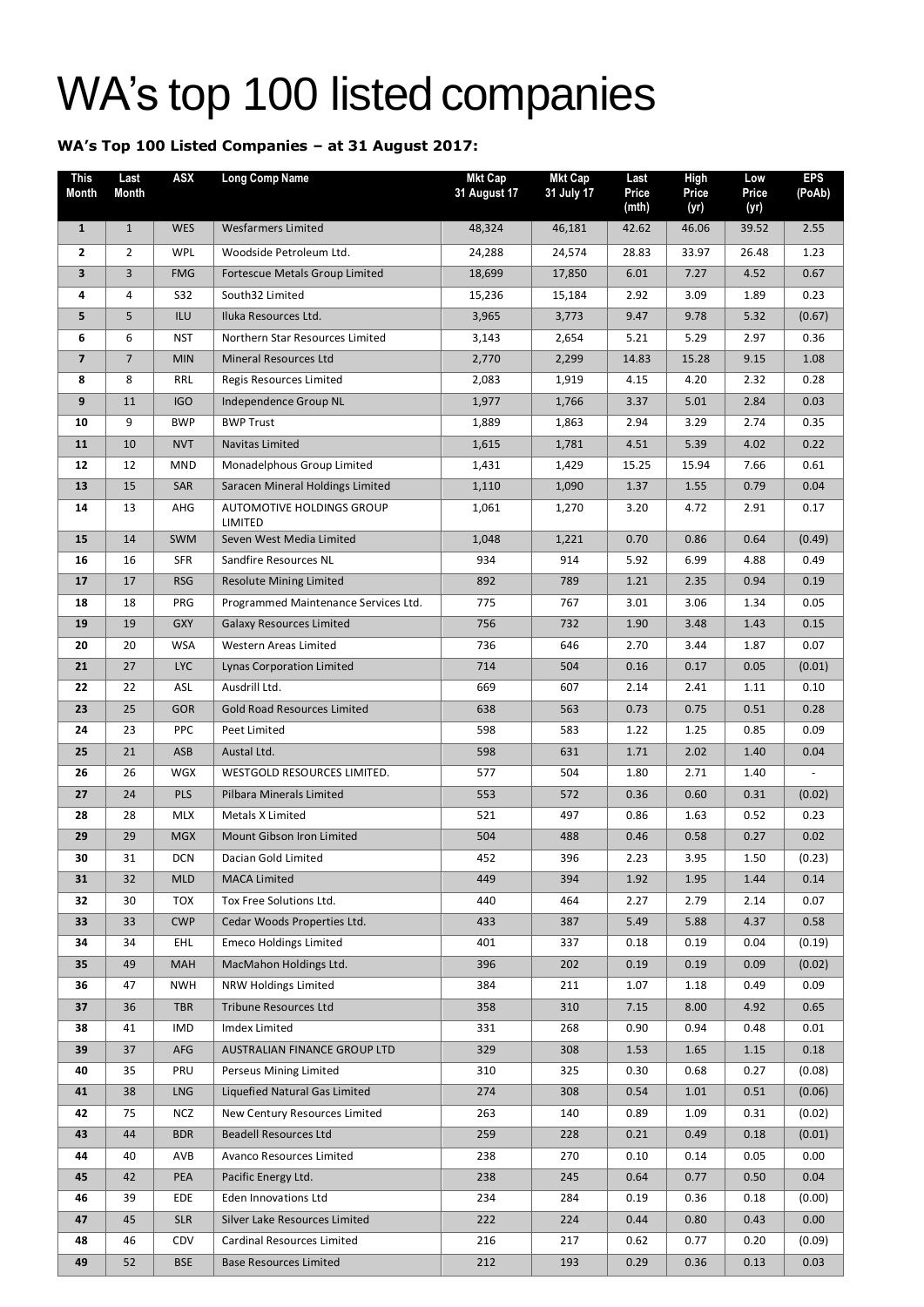| <b>This</b><br><b>Month</b> | Last<br>Month | <b>ASX</b>       | <b>Long Comp Name</b>                       | <b>Mkt Cap</b><br>31 August 17 | <b>Mkt Cap</b><br>31 July 17 | Last<br>Price<br>(mth) | <b>High</b><br>Price<br>(yr) | Low<br>Price<br>(yr) | <b>EPS</b><br>(PoAb) |
|-----------------------------|---------------|------------------|---------------------------------------------|--------------------------------|------------------------------|------------------------|------------------------------|----------------------|----------------------|
| 50                          | 57            | ALK              | Alkane Resources Limited                    | 202                            | 172                          | 0.40                   | 0.66                         | 0.22                 | (0.06)               |
| 51                          | 55            | CII              | CI Resources Limited                        | 202                            | 179                          | 1.75                   | 2.60                         | 1.49                 | 0.18                 |
| 52                          | 53            | <b>WAF</b>       | West African Resources, Ltd.                | 197                            | 191                          | 0.34                   | 0.39                         | 0.18                 | (0.03)               |
| 53                          | 81            | <b>AVZ</b>       | <b>AVZ Minerals Limited</b>                 | 196                            | 116                          | 0.12                   | 0.18                         | 0.01                 | (0.00)               |
| 54                          | 50            | AGO              | Atlas Iron Limited                          | 195                            | 195                          | 0.02                   | 0.05                         | 0.01                 | 0.01                 |
| 55                          | 43            | <b>GNG</b>       | GR Engineering Services Limited             | 193                            | 229                          | 1.26                   | 2.05                         | 1.03                 | 0.08                 |
| 56                          | 60            | <b>FWD</b>       | Fleetwood Corp. Ltd.                        | 192                            | 162                          | 3.15                   | 3.16                         | 1.75                 | 0.15                 |
| 57                          | 63            | <b>FND</b>       | <b>Finders Resources Limited</b>            | 189                            | 158                          | 0.25                   | 0.26                         | 0.14                 | (0.01)               |
| 58                          | 51            | <b>FRI</b>       | Finbar Group Limited                        | 187                            | 194                          | 0.81                   | 1.00                         | 0.76                 | 0.02                 |
| 59                          | 70            | <b>RND</b>       | RAND Mining Ltd.                            | 185                            | 150                          | 3.08                   | 3.10                         | 1.60                 | 0.28                 |
| 60                          | 56            | HOM              | Homeloans Ltd.                              | 183                            | 175                          | 0.47                   | 0.48                         | 0.37                 | 0.04                 |
| 61                          | 59            | <b>CCV</b>       | Cash Converters International Limited       | 182                            | 163                          | 0.37                   | 0.40                         | 0.24                 | 0.04                 |
| 62                          | 76            | 88E              | 88 Energy Limited                           | 181                            | 139                          | 0.04                   | 0.07                         | 0.03                 | (0.00)               |
| 63                          | 69            | <b>GCY</b>       | Gascoyne Resources Limited                  | 181                            | 151                          | 0.48                   | 0.70                         | 0.36                 | (0.01)               |
| 64                          | 67            | <b>BCK</b>       | <b>Brockman Mining Limited</b>              | 173                            | 155                          | 0.02                   | 0.03                         | 0.01                 | (0.03)               |
| 65                          | 54            | <b>SEH</b>       | Sino Gas & Energy Holdings Ltd.             | 169                            | 180                          | 0.08                   | 0.14                         | 0.07                 | (0.00)               |
| 66                          | 58            | <b>DNK</b>       | Danakali Limited                            | 166                            | 168                          | 0.67                   | 0.85                         | 0.36                 | (0.02)               |
| 67                          | 61            | <b>EZL</b>       | Euroz Ltd.                                  | 161                            | 159                          | 1.03                   | 1.26                         | 0.90                 | 0.10                 |
| 68                          | 72            | <b>BRN</b>       | <b>Brainchip Holdings Ltd</b>               | 153                            | 144                          | 0.18                   | 0.37                         | 0.11                 | (0.01)               |
| 69                          | 62            | <b>PNC</b>       | <b>Pioneer Credit Limited</b>               | 149                            | 159                          | 2.45                   | 2.75                         | 1.72                 | 0.21                 |
| 70                          | 66            | <b>NMT</b>       | Neometals Limited                           | 149                            | 155                          | 0.28                   | 0.41                         | 0.25                 | 0.12                 |
| 71                          | 79            | <b>LYL</b>       | Lycopodium Ltd.                             | 149                            | 133                          | 3.75                   | 3.80                         | 2.48                 | 0.26                 |
| 72                          | 73            | <b>DCG</b>       | Decmil Group Limited.                       | 149                            | 141                          | 0.87                   | 1.31                         | 0.75                 | (0.17)               |
| 73                          | 115           | AL8              | ALDERAN RESOURCES LIMITED                   | 145                            | 76                           | 1.34                   | 1.42                         | 0.36                 | (0.01)               |
| 74                          | 85            | PAN              | Panoramic Resources Limited                 | 144                            | 109                          | 0.34                   | 0.41                         | 0.19                 | (0.01)               |
| 75                          | 64            | SMN              | <b>Structural Monitoring Systems Plc</b>    | 144                            | 158                          | 1.41                   | 2.99                         | 0.95                 | (0.02)               |
| 76                          | 65            | <b>ATS</b>       | Australia Oil and Gas Limited               | 144                            | 155                          | 0.19                   | 0.30                         | 0.18                 | (0.04)               |
| 77                          | 71            | <b>TLG</b>       | <b>Talga Resources Limited</b>              | 140                            | 146                          | 0.69                   | 0.92                         | 0.25                 | (0.04)               |
| 78                          | 77            | PNL              | Paringa Resources Limited                   | 133                            | 138                          | 0.42                   | 0.70                         | 0.17                 | (0.03)               |
| 79                          | 78            | <b>CCE</b>       | Carnegie Clean Energy Limited               | 130                            | 135                          | 0.05                   | 0.09                         | 0.02                 | (0.01)               |
| 80                          | 74            | MOY              | Millennium Minerals Limited.                | 129                            | 141                          | 0.17                   | 0.38                         | 0.17                 | $0.01\,$             |
| 81                          | 84            | <b>MOD</b>       | <b>MOD Resources Limited</b>                | 127                            | 114                          | 0.07                   | 0.09                         | 0.02                 | (0.00)               |
| 82                          | 80            | <b>WIC</b>       | Westoz Investment Company Limited           | 123                            | 128                          | 0.96                   | 1.06                         | 0.85                 | 0.16                 |
| 83                          | 134           | <b>AGY</b>       | <b>Argosy Minerals Limited</b>              | 120                            | 63                           | 0.15                   | 0.17                         | 0.02                 | (0.00)               |
| 84                          | 83            | GCS              | <b>Global Construction Services Limited</b> | 116                            | 114                          | 0.55                   | 0.63                         | 0.42                 | 0.05                 |
| 85                          | 68            | K <sub>2</sub> P | Kore Potash Limited                         | 115                            | 154                          | 0.15                   | 0.22                         | 0.13                 | (0.01)               |
| 86                          | 94            | <b>SXE</b>       | Southern Cross Electrical Engineering       | 110                            | 92                           | 0.69                   | 0.69                         | 0.43                 | (0.00)               |
|                             |               |                  | Limited                                     |                                |                              |                        |                              |                      |                      |
| 87                          | 87            | <b>CZA</b>       | Coal of Africa Limited                      | 110                            | 107                          | 0.04                   | 0.06                         | 0.04                 | (0.01)               |
| 88                          | 91            | <b>SFC</b>       | Schaffer Corp. Ltd.                         | 106                            | 99                           | 7.55                   | 7.75                         | 5.10                 | 0.42                 |
| 89                          | 86            | <b>TNG</b>       | <b>TNG Limited</b>                          | 105                            | 109                          | 0.13                   | 0.19                         | 0.11                 | (0.01)               |
| 90                          | 90            | KRL              | Kangaroo Resources Limited                  | 103                            | 99                           | 0.03                   | 0.04                         | 0.01                 | (0.01)               |
| 91                          | 82            | GGG              | Greenland Minerals and Energy Limited       | 100                            | 116                          | 0.10                   | 0.20                         | 0.04                 | (0.00)               |
| 92                          | 100           | EPD              | <b>Empired Limited</b>                      | 100                            | 90                           | 0.63                   | 0.63                         | 0.41                 | 0.02                 |
| 93                          | 88            | <b>EMH</b>       | European Metals Holdings Limited            | 100                            | 104                          | 0.76                   | 1.39                         | 0.35                 | (0.03)               |
| 94                          | 128           | <b>NTU</b>       | Northern Minerals Limited                   | 99                             | 67                           | 0.13                   | 0.18                         | 0.08                 | (0.01)               |
| 95                          | 105           | SFG              | Seafarms Group Limited                      | 98                             | 81                           | 0.07                   | 0.11                         | 0.06                 | $\sim$               |
| 96                          | 96            | <b>PYC</b>       | Phylogica Limited                           | 98                             | 91                           | 0.05                   | 0.05                         | 0.02                 | (0.00)               |
| 97                          | 92            | <b>TAW</b>       | Tawana Resources NL                         | 97                             | 97                           | 0.22                   | 0.29                         | 0.07                 | (0.01)               |
| 98                          | 108           | MMJ              | MMJ Phytotech Limited                       | 95                             | 79                           | 0.38                   | 0.83                         | 0.18                 | (0.09)               |
| 99                          | 131           | <b>BLK</b>       | <b>Blackham Resources Limited</b>           | 93                             | 64                           | 0.28                   | 0.92                         | 0.18                 | (0.01)               |
| 100                         | 99            | EMR              | <b>Emerald Resources</b>                    | 93                             | 91                           | 0.04                   | 0.05                         | 0.04                 | (0.00)               |